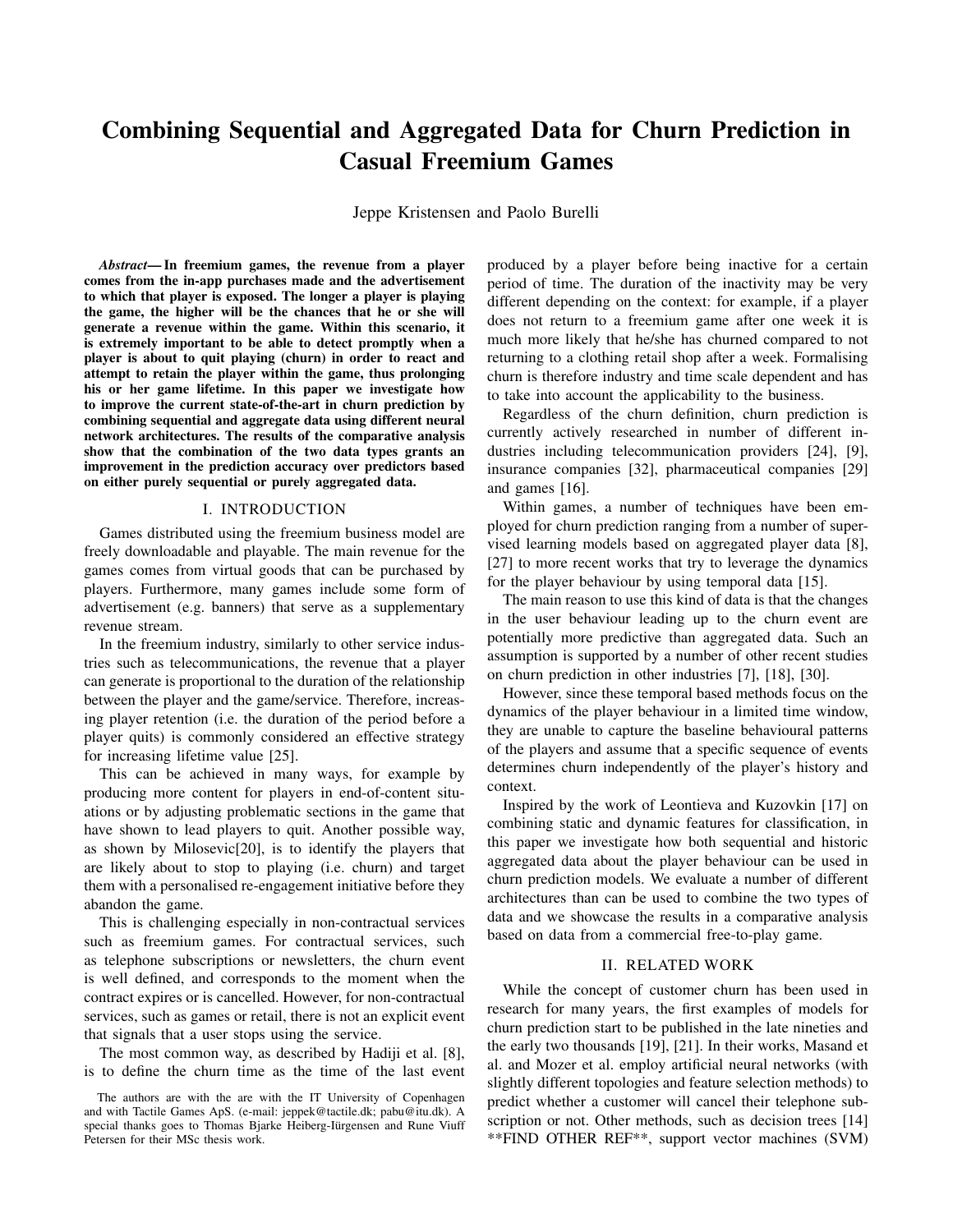[31] and logistic regressions, have also been used extensively for churn prediction [13], [9], [6], with many variations detailed in [28].

All of the aforementioned methods for churn prediction attempt to assess the likelihood of a customer to churn based on their past behaviour expressed as a static summary of their state. These models assume that conditions leading to a churn event are based only on a given state of the customer rather than the way customer reached that given state. This means that, for instance, two players with the same average number of hour played per day would be classified in the same way event if one of the two is playing increasingly more while the other is progressively stopping.

To capture this type of differences, the inputs to the model need to incorporate a temporal dimension. This dimension can be either approximated (e.g. incorporating trend and standard deviation to the aggregated measure) or the model can process the inputs as time series. Castro and Tsuzuki [4], for instance, analyse a number of methods to approximate the dynamics of the customer behaviour using different forms of frequency based representations.

If a feature can be arranged into time-sequential bins (e.g. hourly score, daily time played, monthly minutes on call), a more complete representation of the dynamic behaviour can be expressed in the form of a multi-variate time series, in which each sample of customer behaviour is described as a matrix with  $n_t$  rows and  $n_f$  columns, where  $n_t$  is the number of time steps/length of time-series and  $n_f$  is the number of features.

Prashanth et al. [24] present two different ways of processing time series using machine learning models. In their compararive study, in one of the case, they employ a long short-term memory (LSTM) [11] recurrent neural network using the data directly as time series.. In the other case they flatten the multivariate time-series matrix into a single vector with length  $n_t \cdot n_f$ . By flattening the time-series, additional static features such as days since last usage and age can be appended to the vector. This vector is then used as input to non-sequential models such as a random forest classifier (RF) and a deep neural network.

A similar approach is used [14] where the static features (e.g. user age) are repeated for each month for the sequential models. While the performance of the different models is comparable, in both papers the RF outperformed the LSTM approach in terms of area under the curve (AUC). Another architecture that allows using sequential data is Hidden Markov Models which is used in [26].

One issue with framing churn prediction as a binary classification problem is that we do not know if/when a customer churns in the future. Because this information is hidden in the future the data is said to be right-censored. So, instead of framing the churn prediction as a binary classification problem methods such as survival analysis attempt to estimate the time to the next event of interest, for instance the return of the customer or cancellation of subscription.

Survival analysis is extensively used in engineering and

economics, and popular methods include Cox Proportional Hazards Model [5] and Weibull Time To Event model [1]. Both methods have been also applied to churn prediction alone and in combination with other classifiers [12], [23], [18], [7].

#### *A. Churn prediction in games*

As well as in the other industries, within the games context, the two main approaches for churn prediction consist in either considering churn a classification problem or a survival analysis problem.

In [23], Perianez et al. interpret churn prediction as a survival analysis problem and focus on predicting churn for high-value players using a survival ensemble model. One of the first example of churn prediction as classification instead is the 2014 article by Hadiji et al. [8].

In this work, the authors describe two different forms of churn classification problems, in which the algorithm is either trained to detect whether the player is currently churned (P1) or whether the player will churn in a given future period of time (P2). Furthermore, they compare a number of classifiers based on aggregated gameplay statistics on both tasks on datasets from five different games, showing decision trees to be the most promising classifier.

In the same year, Runge et al. [27] present an article investigating how to predict churn for high value players in casual social games. In this paper, high value player are defined as the top 10% revenue-generating players, the churn definition is similar to the one labelled as P1 by Hadiji et al. [8], and the period of inactivity used to determine churn is 14 days.

A set of classifiers similar to [8] – with the addition of support vector machines – is evaluated on the dataset from two commercial games. For the feed forward neural network and logistic regression models it was found that 14 days of data prior to the churn event leads to the highest AUC.

Furthermore, to include a temporal component in the model, sequences of the daily number of logins are processed through a Hidden Markov Model (HMM). The output of the HMM is then used as an extra input feature. The authors, however, find the the inclusion of the temporal data using HMM degrades the results and hypothesise this might be due to data over-fitting.

A Hidden Markov Model is also used by Tamassia et al. [30] in comparison with other supervised learning classifiers based on aggregated data. The comparative study, conducted on data from the online game  $Destiny<sup>1</sup>$ , shows an advantage in processing the player behaviour as temporal data.

Kim et al [15] also investigate the predictive power of sequential data by evaluating an Lon-Short Term Memory (LSTM) Neural Network model in predicting churn for new players. In this work, the input data to the LSTM corresponds to a single time series containing the player score recorded every 10 minutes over 5 days; churn is defined as having no activity for 10 days after the first 5 days of observation.

<sup>1</sup>https://www.destinythegame.com/d1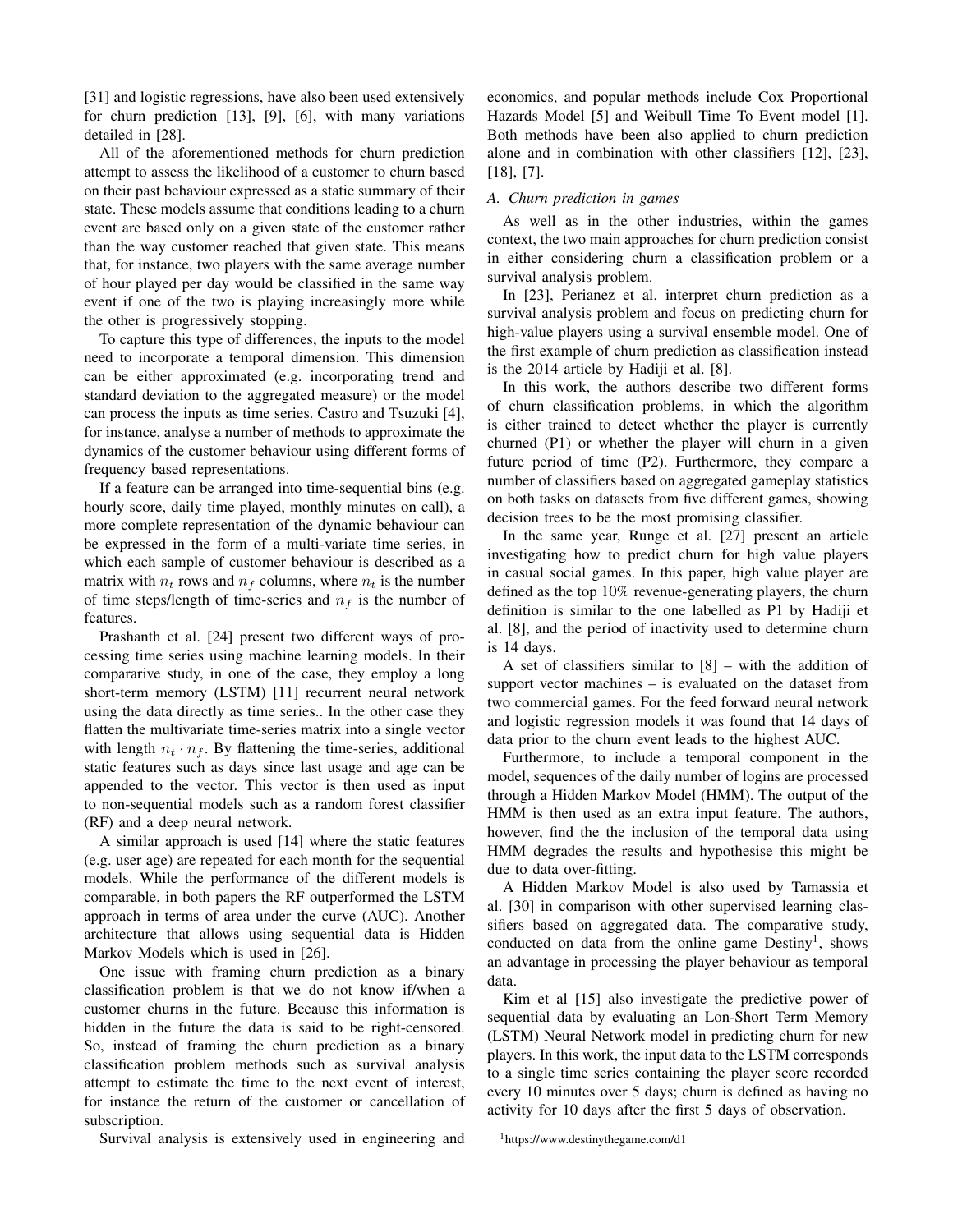The results show that the LSTM model is able to outperform both a one-dimensional convolutional neural network on the same time series data and traditional learning models (RF, Gradient boosting, logistic regression) in terms of AUC. A similar result is achieved also by the LSTM based model by YOKOZUNADATA in the churn prediction competition article by Lee at al. [16].

Outside of the context of churn prediction in games, Leontjeva and Kuzovkin [17] show in their article that a hybrid LSTM network combining aggregated and time-series data is capable of better churn prediction than methods using only one of the two data types or classical ensemble methods.

These results combined with the aforementioned results by the YOKOZUNADATA LSTM based model suggest that there is potential for hybrid LSTM networks to leverage the combination of aggregated an time-series data. For this reason, in this article we present a comparative study of multiple hybrid architectures of LSTM to evaluate the best solution of the churn prediction problem.

## III. METHODS

In this study, we compare a number of different hybrid LSTM architectures that combine time-series data with aggregated data against commonly employed LSTM neural network and random forest algorithms. In this section, we describe all the architectures, the algorithms and the settings employed, while in the next section, we describe the evaluation procedure. However, before describing the algotihms, it is first necessary to define what definition of churn will be used to label the data foe the algorithms training and evaluation. This choice motivates what kind of data is relevant and can be used and that, in turn, will also determine what kind of architectures can be tested.

### *A. Churn definition*

In freemium games the relationship between a player and the game is typically non-contractual in nature because the user can stop playing the game without any notice. In this situation there is not clear churn event, like a customer cancelling a subscription. For this reason, different research works have slightly different definition of churn; however, they all agree that a player can be considered churned if inactive for a long enough period of time [16].

In this work, we define a churn event as the last event generated by a player before a period of inactivity. The churn prediction task, similarily to the P2 definition in [8], consists in predicting whether churn event will accurr in the next prediction period (e.g. the week following the prediction). Figure 1 show a number of examples of patterns of player activity and explains whether the players are considered churned or not according to our definition.

A second aspect of the churn classification task that we need to specify is at which players is this model targeted. Kim et al. [15] describe a model aimed at predicting churn for new players, while Runge et al. [27] and Perianez et al [23] focus on high-value players.





Fig. 1. Depiction of the churn definition used to label the data. The predictions are made the day after the last day of the observation period/first day of the prediction offset. In this example user A, C and E are labelled as churners because their churn dates – i.e. the last active day before a period of inactivity (churn span period) – happen before the end of the prediction window. Even though user B and D have a churn date, they are labelled as non-churners because it happens after the prediction window. This is not a problem since their churn will be detected at a later prediction when it is appropiate to reengage them. User F is continuously active and does therefore not churn either. Image curtesy of [10].

The churn definitions in this paper will follow the definitions in the thesis of Heiberg-Iürgensen and Petersen [10]. Here a churn date is defined for each player as a date followed by a given period of inactivity. If this churn date happens in the observation period or in a prediction offset window, the player is labelled as having churned. See Fig. 1 for a graphical overview.

Choosing an appropriate inactivity duration is a trade-off between finding actual churners versus players just taking a break. Even though playing sessions in mobile casual games are generally not very long and ——WORD FOR NON-COMMITTAL——, and are thus somewhat independent of external factors, there are weekly playing patterns. Because of the weekly variations, a minimum requirement for inactivity duration should be at least one week, preferably two to ensure the absence is significant. The maximum duration is not clear cut and can be chosen from a business perspective. If the cost of reengaging churning players is low, a short inactivity period can be chosen, and vice-versa. In this paper the churn span period, i.e. duration of inactivity before being labelled as churner, is set to be 30 days.

In order to choose a reasonable observation period, a few aspects have to be considered. While full sequences of each player's behaviour can be used, it is typically the behaviour leading up to churn event that we need to capture (e.g. getting stuck on a level). Additionally, given the fact that our churn definition also allows the churn to happen inside the observation period, a too long observation period will not tell us whether the player is about to churn soon or has already churned. It is therefore more viable to choose a limited observation period, which speeds up training of the sequential models. A similar argument can be made as for the churn period – a minimum of two weeks should be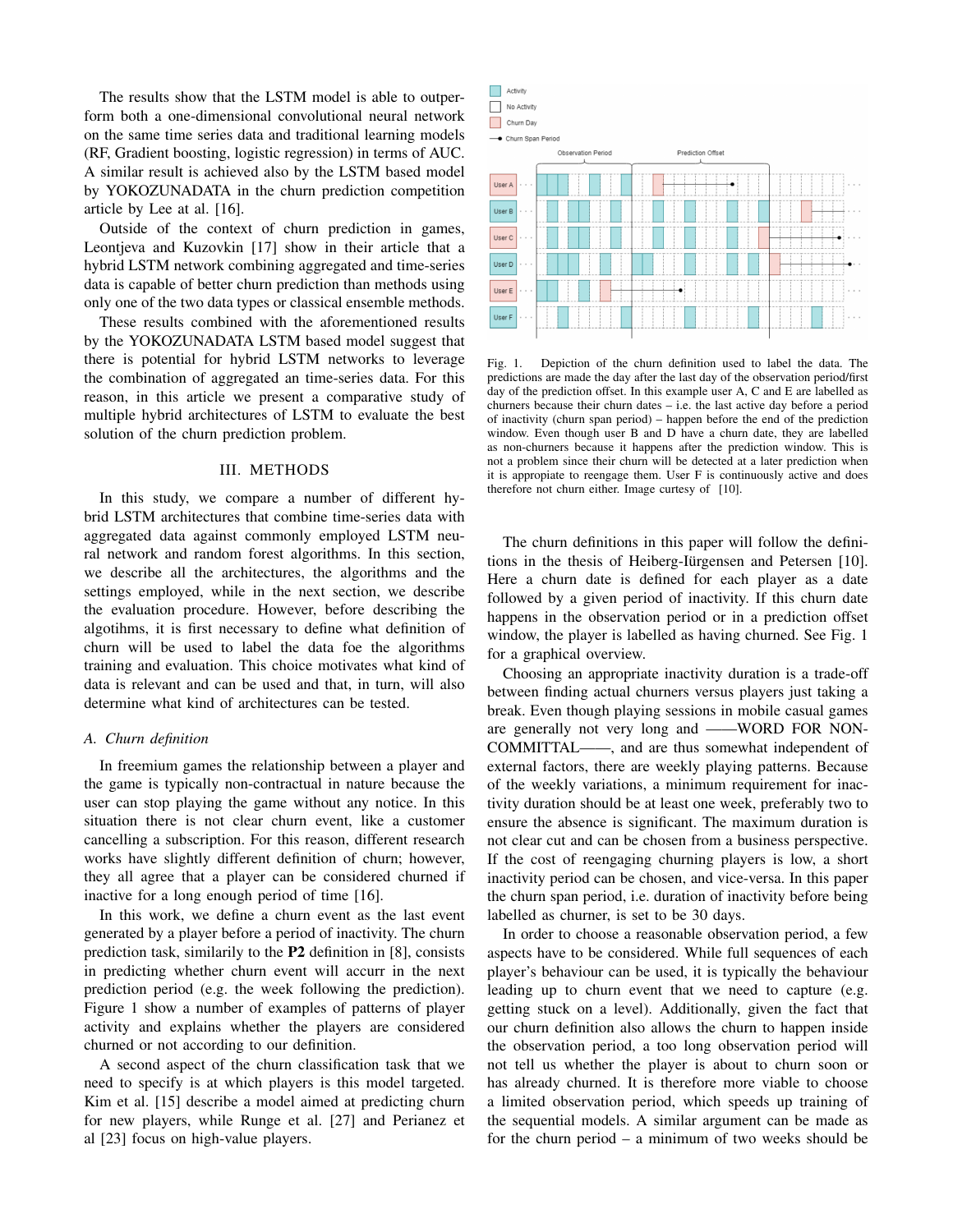used to capture weekly variations. An observation period of 14 days is therefore used.

Lastly, in order to create actionable predictions, a sliding prediction offset window from a given cut-off date (end of observation period) is used in which the churn can happen, similar to the P2 definition in [8]. This allows for preemptive actions to be taken when a player about to churn, instead of when he/she has already churned. The length of the prediction offset window is 7 days.

## *B. Models*

In order to test whether adding static player data to the models improves the predictions, three models which only use the sequential data are used as a baseline.

*Baseline models:* The first two baseline models are a random forest classifier and a feed forward neural network. Because these models can not handle sequential data, the sequences are flattened into a single vector of length  $10.14 =$ 140. The last baseline model consists of an LSTM, which can handle sequential data.

The output dimension of the LSTM is set to 16. Heuristically using a larger dimension did not improve the predictions and typically cause the model to overfit.

For creating and training the neural network models Keras $2$  is used. The random forest model and cross validation split from scikit-learn<sup>3</sup> are also used.

*Stacked LSTM:* In [2] a stacked LSTM is used for churn prediction because such an architecture may extract features of different timescales [22].

In this paper four LSTMs with 32 units each are stacked upon each in a uni-directional way. The first three cells return sequences that are used as input for the subsequent cell, while the last layer returns a single activation which is then fed into the output layer.

*LSTM Activation + Aux: LSTM Predict + Dense Aux:* [17] *LSTM Hidden State: Static in LSTM:*

# IV. EVALUATION

The data used in this paper is from a casual mobile pop shooter game (see Fig. 2) and contains data samples from 2017-06-01 to 2019-03-04. However, because we can not know whrther a player has churned until the inactivity period and prediction offset period have passed, the latest data is at least  $30 + 7 = 37$  days before the upper-bound date.

Two main distinctions are made: *historic data*, which summarises the characteristics of the player, and *temporal data*, which contain sequences of the player's behaviour.

The temporal data consists of daily aggregations over the observation period. Features which describe activity level are typically very explanatory for churn but data which reflect skill level can also improve the predictions [15], [24]. In total 10 different features are chosen. Examples of these features are:



Fig. 2. In-game screenshot from the mobile casual game Cookie Cats Pop, a pop shooter game for Android and IOS.

- ACTIVITY: 1 if player was active, otherwise 0
- GAMESTARTED: number of times game/app was opened
- MISSIONSTARTED: number of missions started
- POINTSPERMISSION: average points per mission
- CONVERTED: 1 if in-app purchase, otherwise 0

One record therefore has 10 features that each have daily entry for each of the last 14 days.

The historic data contain features to describe the characteristics of the players and are chosen based on heuristics of distinct player personas. These features include gamespecific metrics such as amount of in-game currency used, game feature/event participation and booster usage, but also aggregations of general playing patterns (e.g. number of active days, minutes played per day and max level reached). In total 22 features are used. This is expanded to 36 features using one-hot encoding categorical features.

As argued in the previous section, we use an observation period of 14 days, churn inactivity period of 30 days and a prediction offset window of 7 days. Defining churn this way yields a data set with 65% non-churners and 35% churners. While methods such as over- or undersampling or bootstrapping can be used to deal with class imbalances, ensuring an even class distribution does not guarantee a better result, especially in a churn setting and when using AUC as the evaluation metric [3]. The class imbalance is therefore small enough to not warrant any further action.

In order to gather a diverse data set, 8 sampling dates are chosen, which are each 18 days apart. This ensures data for every week day is included and that the observation periods do not overlap, which also allows sampling a player multiple times since it is assumed that the behaviour in each observation period is independent. Each date has approxi-

<sup>2</sup>https://keras.io/ <sup>3</sup>https://scikit-learn.org/stable/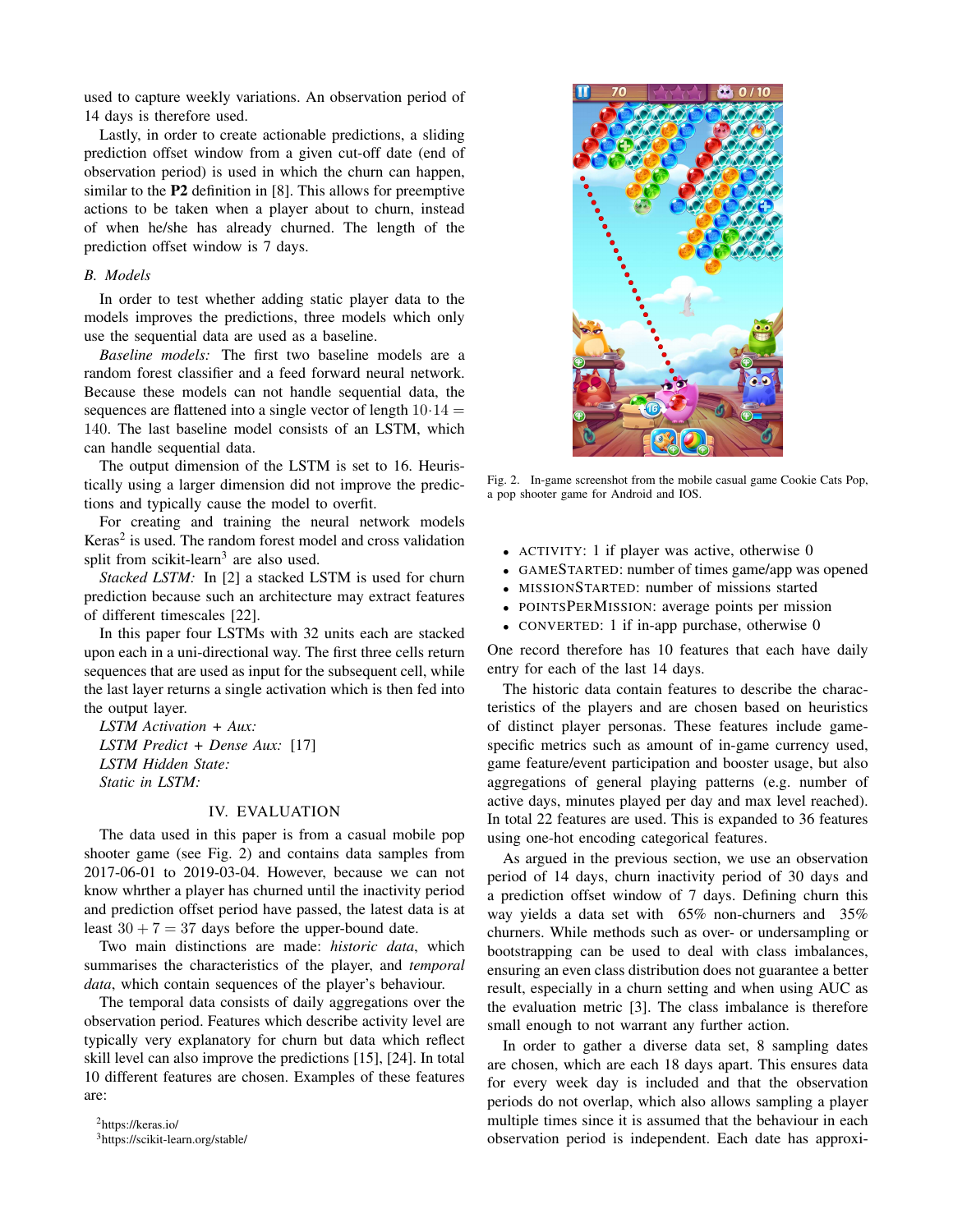#### TABLE I

MODEL RESULTS. NUMBER IN PARENTHESIS IS UNCERTAINTY ON LAST SIGNIFICANT DIGITS. ASTERISK (\*) INDICATES DENSE LAYER BEFORE OUTPUT LAYER

| Model                              | <b>AUC</b> | F1 score   | Accuracy   |
|------------------------------------|------------|------------|------------|
| <b>Baseline RF</b>                 | 0.8651(7)  | 0.7233(15) | 0.7949(8)  |
| Baseline NN                        | 0.8666(8)  | 0.7416(17) | 0.7953(8)  |
| Baseline LSTM                      | 0.8773(6)  | 0.7460(20) | 0.8059(8)  |
| $NN + Aux*$                        |            |            |            |
| <b>Stacked LSTM</b>                | 0.8774(6)  | 0.7465(16) | 0.8060(7)  |
| <b>LSTM</b> Activation + Aux       | 0.8823(7)  | 0.7509(17) | 0.8094(8)  |
| LSTM Activation $+$ Aux*           | 0.8824(7)  | 0.7511(15) | 0.8095(8)  |
| <b>LSTM</b> Activation + Dense Aux | 0.8824(7)  | 0.7507(15) | 0.8096(8)  |
| LSTM Activation + Dense $Aux^*$    |            |            |            |
| LSTM Predict + Dense Aux           | 0.8812(7)  | 0.7489(30) | 0.8090(10) |
| LSTM Hidden State                  | 0.8870(6)  | 0.7549(15) | 0.8128(9)  |
| Static in LSTM                     |            |            |            |
| Static in $LSTM + reg$ .           | 0.8864(7)  | 0.7536(22) | 0.8121(9)  |



Fig. 3. Feature importance of the baseline random forest model. The 10 most important features are shown followed by every tenth feature. The number in the parenthesis indicates the order of importance. The suffixed number indicates number of days ago, where 1 is the most recent date.

mately 250000 records resulting in a total data set of about 2 millions records.

### V. RESULTS

For testing the models 10 k-fold cross validation is used.

In the calculation of accuracy and f1 score for neural network models, a threshold of  $> 0.5$  for the output is used to label a player as a churner.

Results are shown in Table I.

Feature importance for RF Fig. 3

#### VI. DISCUSSION

## *A. Binary classification*

#### *B. Player clustering*

## VII. CONCLUSION

#### **REFERENCES**

- [1] Keaven M. Anderson. A Nonproportional Hazards Weibull Accelerated Failure Time Regression Model. *Biometrics*, 2006.
- [2] Gaurangi Anand Auon, Haidar Kazmi, Pankaj Malhotra, Lovekesh Vig, Puneet Agarwal, and Gautam Shroff. Deep Temporal Features to Predict Repeat Buyers. In *NIPS 2015 Workshop: Machine Learning for eCommerce*, number February 2016, 2015.
- [3] J. Burez and D. Van den Poel. Handling class imbalance in customer churn prediction. *Expert Systems with Applications*, 36(3 PART 1):4626–4636, 2009.
- [4] Emiliano G Castro and Marcos S G Tsuzuki. Churn Prediction in Online Games Using Players' Login Records: A Frequency Analysis Approach. *IEEE Transactions on Computational Intelligence and AI in Games*, 7(3):255–265, 9 2015.
- [5] D. R. Cox. Regression Models and Life-Tables. *Journal of the Royal Statistical Society: Series B (Methodological)*, 2018.
- [6] Kiran Dahiya Kanikatalwar. Customer Churn Prediction in Telecommunication Industries using Data Mining Techniques-A Review. *International Journal of Advanced Research in Computer Science and Software Engineering*, 5(4):2277, 2015.
- [7] Georg L. Grob, Ângelo Cardoso, C. H. Bryan Liu, Duncan A. Little, and Benjamin Paul Chamberlain. A Recurrent Neural Network Survival Model: Predicting Web User Return Time. 7 2018.
- [8] Fabian Hadiji, Rafet Sifa, Anders Drachen, Christian Thurau, Kristian Kersting, and Christian Bauckhage. Predicting player churn in the wild. *IEEE Conference on Computatonal Intelligence and Games, CIG*, 2014.
- [9] Nabgha Hashmi, Naveed A. Butt, and Muddesar Iqbal. Customer Churn Prediction in Telecommunication: A Decade Review and Classification. *IJCSI International Journal of Computer Science Issues*, 10(5):271–282, 2013.
- [10] Thomas Bjarke Heiberg-Iürgensen and Rune Viuff Petersen. Churn Prediction in Online Mobile Games, Using Topic Modeling and LSTM, 2019.
- [11] Sepp Hochreiter and Jürgen Schmidhuber. Long Short-Term Memory. *Neural Computation*, 1997.
- [12] Hemant Ishwaran, Udaya B. Kogalur, Eugene H. Blackstone, and Michael S. Lauer. Random survival forests. *Annals of Applied Statistics*, 2(3):841–860, 2008.
- [13] Wagner Kamakura, Scott A. Neslin, Sunil Gupta, Junxiang Lu, and Charlotte H. Mason. Defection Detection: Measuring and Understanding the Predictive Accuracy of Customer Churn Models. *Journal of Marketing Research*, 43(2):204–211, 2006.
- [14] Farhan Khan and Suleyman S. Kozat. Sequential churn prediction and analysis of cellular network users — A multi-class, multi-label perspective. In *2017 25th Signal Processing and Communications Applications Conference (SIU)*, number May, pages 1–4. IEEE, 5 2017.
- [15] Seungwook Kim, Daeyoung Choi, Eunjung Lee, and Wonjong Rhee. Churn prediction of mobile and online casual games using play log data. *PLOS ONE*, 12(7):e0180735, 7 2017.
- [16] Eunjo Lee, Yoonjae Jang, DuMim Yoon, JiHoon Jeon, Sung-il Yang, SangKwang Lee, Dae-Wook Kim, Pei Pei Chen, Anna Guitart, Paul Bertens, Africa Perianez, Fabian Hadiji, Marc Muller, Youngjun Joo, Jiyeon Lee, Inchon Hwang, and Kyung-Joong Kim. Game Data Mining Competition on Churn Prediction and Survival Analysis using Commercial Game Log Data. *IEEE Transactions on Games*, pages 1–1, 2019.
- [17] Anna Leontjeva and Ilya Kuzovkin. Combining Static and Dynamic Features for Multivariate Sequence Classification. In *2016 IEEE International Conference on Data Science and Advanced Analytics (DSAA)*, pages 21–30. IEEE, 10 2016.
- [18] Egil Martinsson. *WTTE-RNN : Weibull Time To Event Recurrent Neural Network A model for sequential prediction of time-to-event in the case*. PhD thesis, Chalmers University of Technology, University of Gothenburg, 2017.